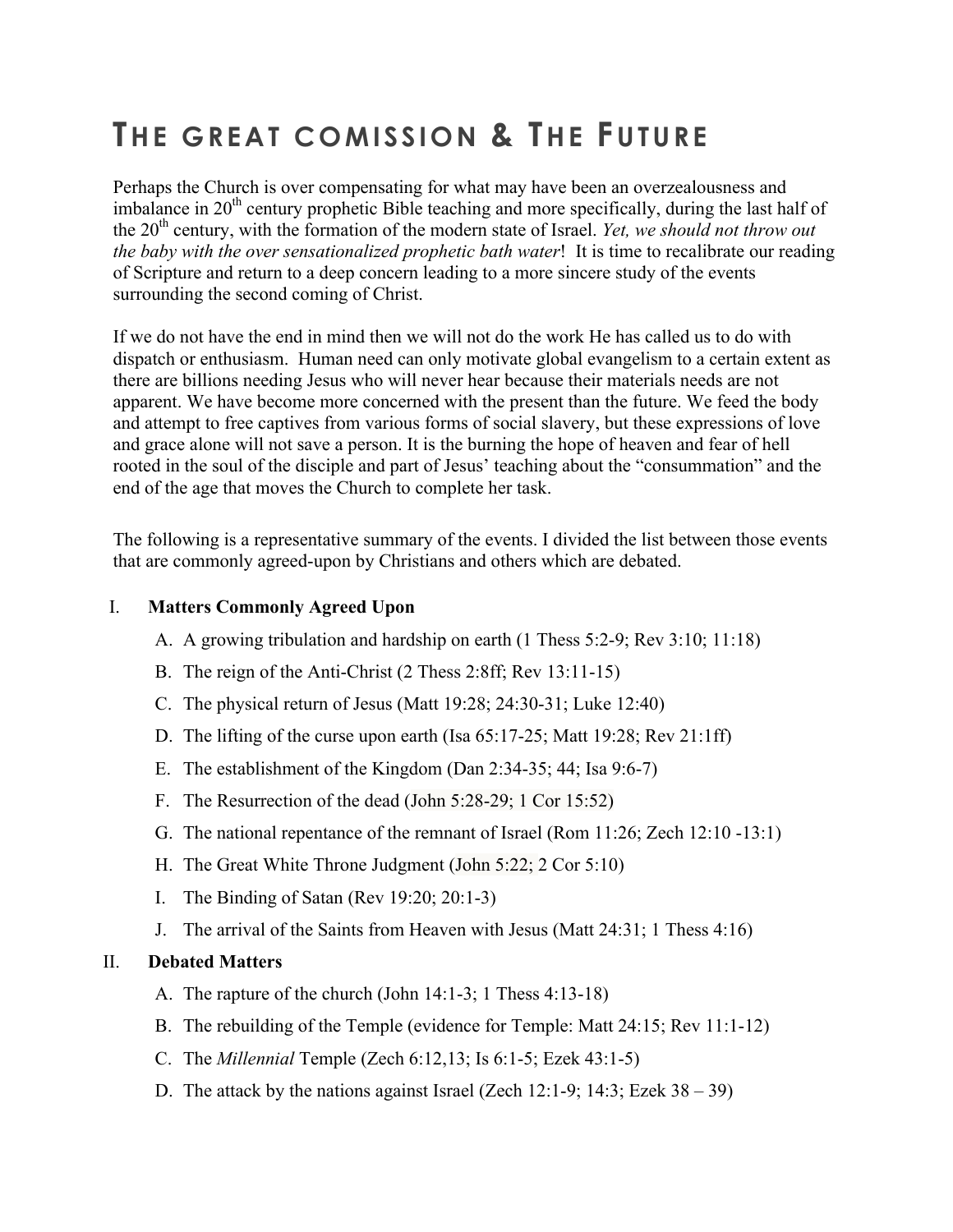- E. The return of the Jewish people to the Land of Israel (Ezek *34:11-13;* 37:1-14; *Isa 11:11-12)*
- F. The re-establishment of the literal Davidic throne in Jerusalem (Jer 23:4-6; Isa 11:1-5)
- G. The Gentiles coming to Jerusalem to worship the Messiah and participate in the events of the Jewish calendar (Zech 14-12-20; Mic 4:1-4)

When we lose a future oriented perspective and neglect to study eschatology with an eye for the details of the second coming, we miss the urgency attached by Jesus to the Great Commission.

# **The Great Commission and God's Covenants with the Jewish People**

Ignoring the future Jesus envisions for Israel and the nations, which includes a more literal establishment of the Davidic Kingdom, promised in 2 Samuel 7:14ff and 1 Chronicles 17:10-15, Psalm 89 etc., and even further developed in the writings of the prophets (Isaiah 42, 44, 49, 60- 65, Jeremiah 31-35, Ezekiel 36-39 etc.), short circuits our understanding of the future God has promised to His people. If you minimize the teaching of the Old Testament by spiritualizing the coming kingdom, de-literalizing the Abrahamic and Davidic promises of God to Israel, then the consummation of the ages will be unclear and less relevant.

By understanding more of the details included in the consummation as Jesus explained thoroughly to His disciples in Matthew 24, you will develop a greater sense of urgency for the Gospel.

## *The Abrahamic Covenant*

In many ways the Great Commission is the fulfillment of the Abrahamic Covenant. In this foundational passage God outlined His plan for His chosen people and marked four major legs upon which the promise stands. By calling Abram to be His "Semite" (see Genesis 9:26, 11:10- 32, 12:1-3) and vehicle of promise for a fallen world; God promised the Patriarch that he would be given a people, a land, a relationship with the Creator and a mission – to bless the world. There would be consequences for those nations that did not "bend the knee"(from בָּרַךְ, usually translated, to bless) to the descendants of Abraham and bless them (Genesis  $12:3$ )<sup>1</sup>

and and God chose the Abrahamic family to be His conduit of blessings. The Lord always had the nations in mind even when He selected Abram and narrowed His choice of nations called for His holy purposes. This role for Israel among the nations was reiterated through the Hebrew Scriptures, especially in the Book of Isaiah (Isaiah 41:8-9, 43:10, 44:8). Israel's purpose was to

<sup>&</sup>lt;sup>1</sup> Moses uses two Hebrew words for curse. The first, from קֲלֵל, referring to making light of the role the Jewish people would play in God's plan and the second, from אֲרֹר, used throughout Dt. 28 and Lev. 26, refers to the temporal curses that would be meted out upon Israel for disobedience. Therefore, if a nation made light of the Jewish people they would receive the curses for disobedience that were promised to fall upon Israel as well.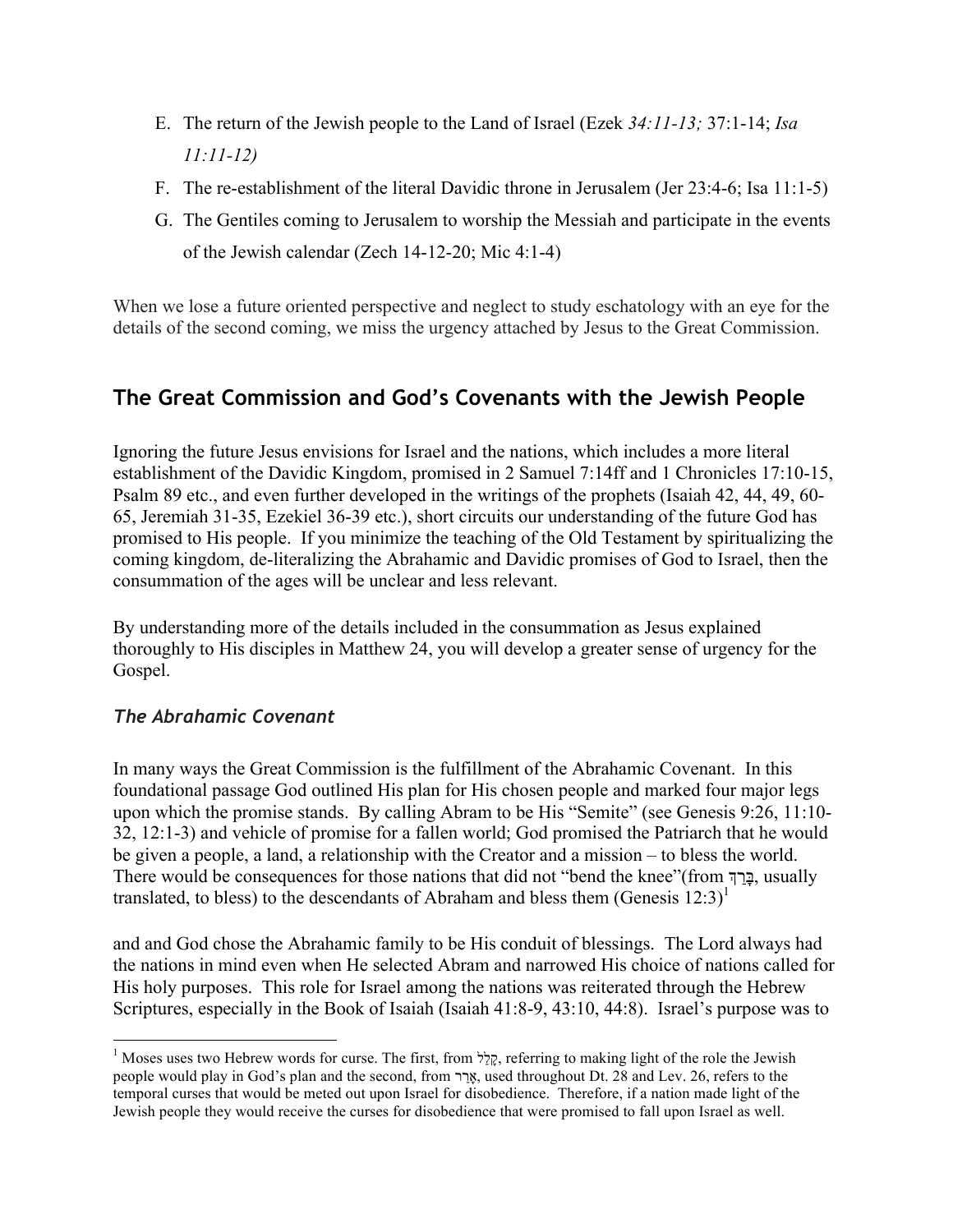show the nations the truth of the one true God and ultimately to capture His inerrant words through Moses, the Psalmists, prophets and ultimately the writers of the New Testament (who were primarily Jewish). Israel failed in her efforts to bring the light to the nations, but God raised up His own Son to complete the task and His Son called disciples from among the remnant of Israel and the Gentiles to continue this task. A task that would be completed by the time Jesus returns and as Luke records in his presentation of the Olivet Discourse,

*and they will fall by the edge of the sword, and will be led captive into all the nations; and Jerusalem will be trampled under foot by the Gentiles until the times of the Gentiles are fulfilled. (Luke 21:24)*

With the background of the Abrahamic Covenant the Great Commission makes perfect sense as being an eschatological commission, a mission with the future in mind, and a sign of soon coming συντελείας. The inclusion of the Gentiles was part of God's plan for all eternity and His means of inclusion through the Messiah would still be come the Jewish people, in this instance the Jewish Messiah and the Jewish disciples. The task, unfinished by the early Messianic disciples would be given to those Gentiles as well that were grafted into the rich root of the olive tree and now share in this Abrahamic heritage. These new disciples form among the "other sheep" (John 10:16) who do not replace the Jewish people but rather support and aid the Jewish disciples in the fulfillment of this global evangelistic mission. Is it any wonder the Lord called a learned Jewish disciple to be the father of the Gentile mission? And it is with the completion of this task that Jesus again turns His chosen people to the Lord and returns to reign as King (Romans 11:11-29)!

## *The Promise of His Coming*

*and lo, I am with you always, even to the end of the age.( καὶ ἰδοὺ ἐγὼ µεθ' ὑµῶν εἰµι πάσας τὰς ἡµέρας ἕως τῆς συντελείας τοῦ αἰῶνος.)*

# **Our Future Hope and the Great Commission**

Jesus is earlier asked the question by His disciples,

*As He was sitting on the Mount of Olives, the disciples came to Him privately, saying, "Tell us, when will these things happen, and what will be the sign of Your coming, and of the end of the age?*(Matthew 24:3*)*

The word, συντελείας is used in this passage as well. There is no question that this consummation event weighs heavily on the minds of the disciples as well as the Messiah. This flies in the face of our current Evangelical disinterest and disdain for sermons about the future, end time prophecy and the growing focus of our local and global ministries on the pressing needs of humanity.

Yet Jesus and the disciples were concerned about the future. Perhaps this was in part influenced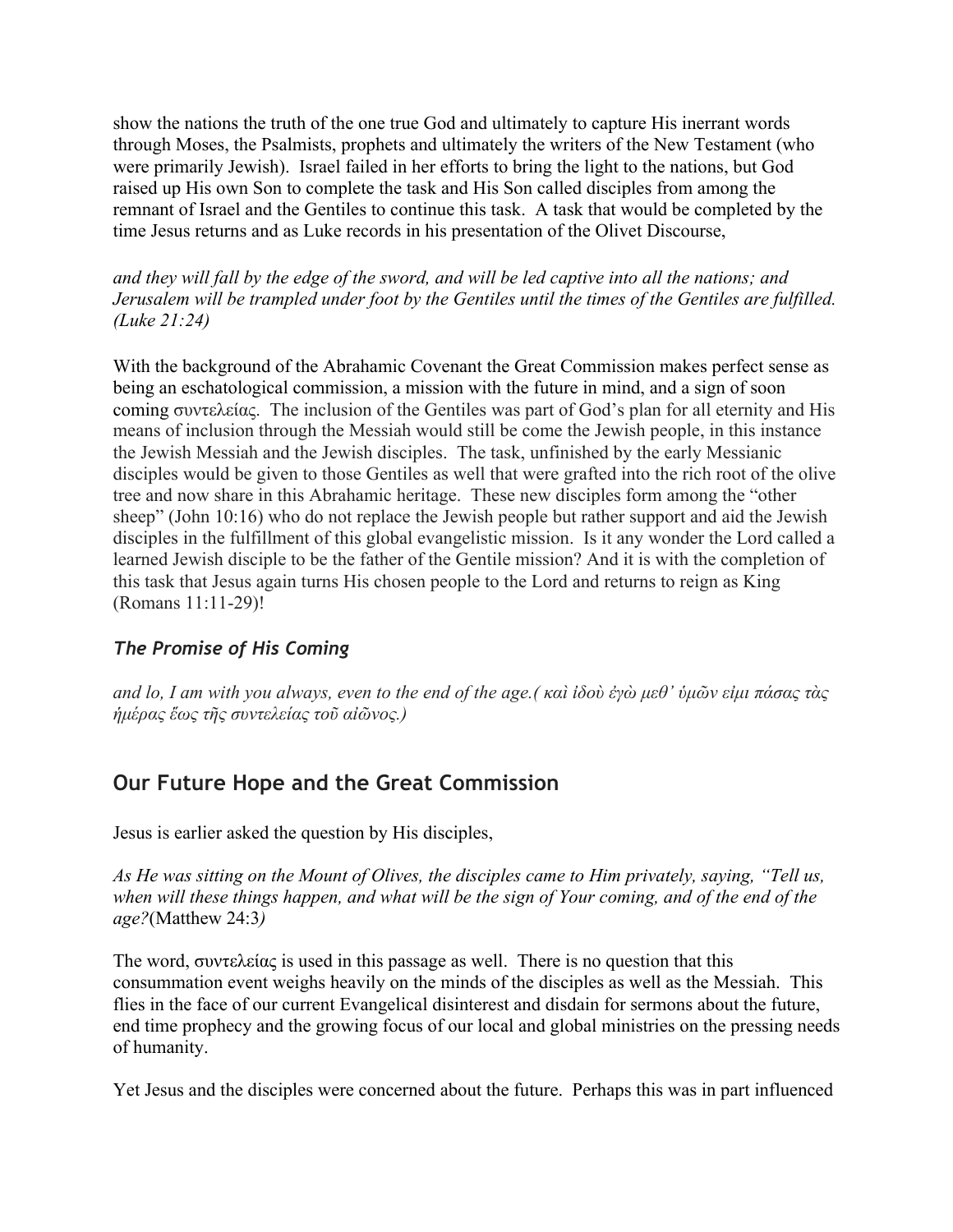by first century Jewish Messianic expectation? This is reflected in inter-testamental literature, the Dead Sea Scrolls and early Rabbinic literature as well that reflected the mind set of Second Temple Judaism. The coming Kingdom that Jesus spoke about would inevitably come and both the spiritual and physical aspects of the coming kingdom, especially as predicted by the prophets would undoubtedly come to pass as the συντελείας would include both.

The Gentiles would have a major role in the events of the consummation of history as God's vehicle of turning the Jewish people back to Himself through His Son. And this future conversion of the Jewish people would serve as the lynch pin for the second coming and the events of the consummation. The Gentiles therefore had a key role in bringing about the consummation and then would enjoy the Abrahamic blessings of the kingdom along with a redeemed Israel. However, thee blessings would not be ethereal or "spiritual". These would include the very physical promises to Israel and the Gentile nations.

Yet Jesus Himself and the disciples following Him did not have a bifurcated view of God's blessings as if the literal and more physical manifestations of the kingdom of God would in some way keep Him from ameliorating the present pain of sinners.

Jesus demonstrated His deep and often pained concern for everyday needs of humanity. He healed, spoke words of comfort, raised individuals from the dead, set demoniacs free and much more fulfilling the prophecy about the Messiah found in Isaiah 35. Matthew records Jesus' answer to the questions of John's disciples in Matthew 11:2-5.

*Now when John, while imprisoned, heard of the works of Christ, he sent word by his disciples and said to Him, "Are You the Expected One, or shall we look for someone else?" Jesus answered and said to them, "Go and report to John what you hear and see: the blind receive sight and the lame walk, the lepers are cleansed and the deaf hear, the dead are raised up, and the poor have the gospel preached to them*

Yet Jesus also kept His eye on the future and His disciples asked questions about the consummation and Jesus patiently and at great length answered as this unstoppable cataclysmic consummation of human history described in Matthew 24 and referred to in the Great Commission would as soon come to pass as the Saviors coming death and resurrection.

As Evangelicals we need to embrace the future God has planned for us, and the entirety of humanity. Jesus mentions this future many times in the Gospels. The following helpful summary reminds us of how often the future kingdom is mentioned by Jesus Himself and in the New Testament.

*Over sixty times in the New Testament alone. All 9 New Testament authors mention the Second Coming specifically ... most of them numerous times. And Jesus Himself prophesied it several times (as recorded in the 4 gospels).2*

 <sup>2</sup> http://www.answers.com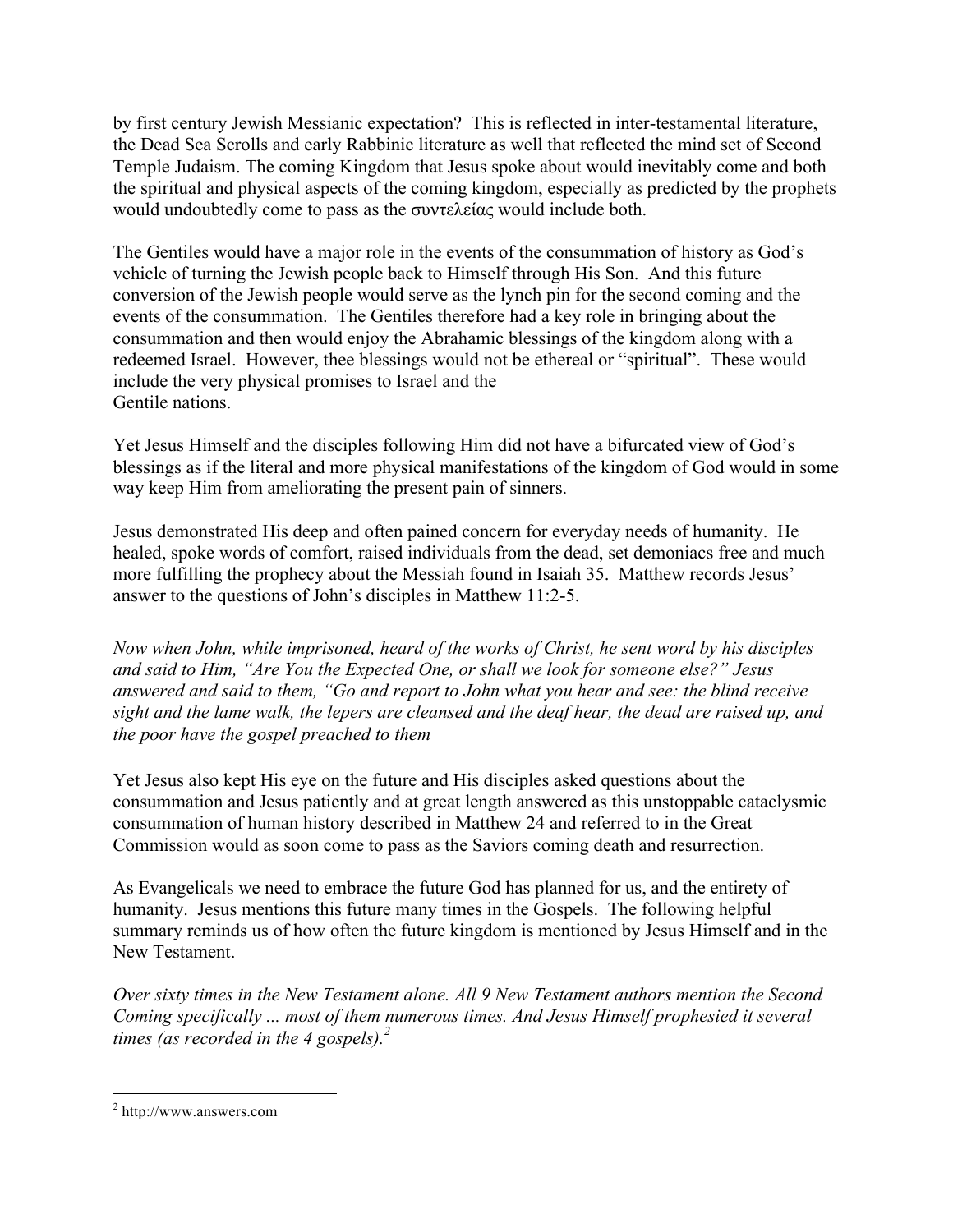In an article in Jesus.org, American popular preacher and pastor, Church Swindoll writes,

- *These facts from biblical prophecy about Christ's return may surprise you:*
- *One out of every 30 verses in the Bible mentions the subject of Christ's return or the end of time.*
- *Of the 216 chapters in the New Testament, there are well over 300 references to the return of Christ.*
- *23 of the 27 New Testament books mention Christ's return.*
- *Christ often spoke specifically about His own return to earth.*
- *Throughout the centuries, Christ's disciples and followers have adamantly believed, written, and taught that Christ would someday return to earth.*
- *The Bible teaches it. The Lord Jesus stood upon its truths. The apostles declared it and*  wrote about it. The creeds include it and affirm it<sup>3</sup>.

Swindoll is correct in his assessment. The future is a major concern and not a minor interest of the authors of Scripture.

In Matthew 24-25, where again Jesus uses the term συντελείας, Jesus describes specific events that will be telltale signs of His return. At other times He commands His disciples to be mindful of the signs of the times. Why? The future is important to God and it should be important to us as well. The future should shape our present!

However, the mood in the church has shifted over the last 50 years. Today's disciples are generally uncomfortable with biblical prophecy and have proffered some type of *eschatological agnosticism*. If asked, most believer will tell you they do believe in the physical return of the Lord and the establishment of the kingdom, but if you ask any thing further you might be told that it is enough to know the future is coming but we should not debate the specifics. It seems that any discussion about the literal second coming of Jesus that goes beyond acknowledging the event is skeptically viewed as some type of obsession on unknowable future events. This is inappropriate, many would say, in light of the current suffering of humanity and therefore we should be more concerned about today and the ministries needed than tomorrow – which is unknowable. What the Bible says and more specifically the ways in which many Bible teachers write and speak about the end times is murky, hard to interpret, divisive and fanciful at times.

Perhaps a more balanced approach is needed? We should be concerned about the συντελείας and the future as Jesus told His disciples to "διδάσκοντες αὐτοὺς τηρεῖν πάντα ὅσα ἐνετειλάµην ὑµῖν, which would include His teachings about His coming and the need to prepare. We ignore the future at our own peril and in disobedience to the words of the Lord in the Great Commission.

Jesus teaches His disciples that the "end of the age", the συντελείας is as certain as His death and resurrection. Should we concern ourselves with the details? Of course! As His disciples we should not trivialize truth that mattered so profoundly to our Savior. If so, we demonstrate that we have not learned, followed and observed what he taught, thereby denying the very

 <sup>3</sup> http://www.jesus.org/early-church-history/promise-of-the-second-coming/does-the-bible-teach-that-jesus-willreturn.html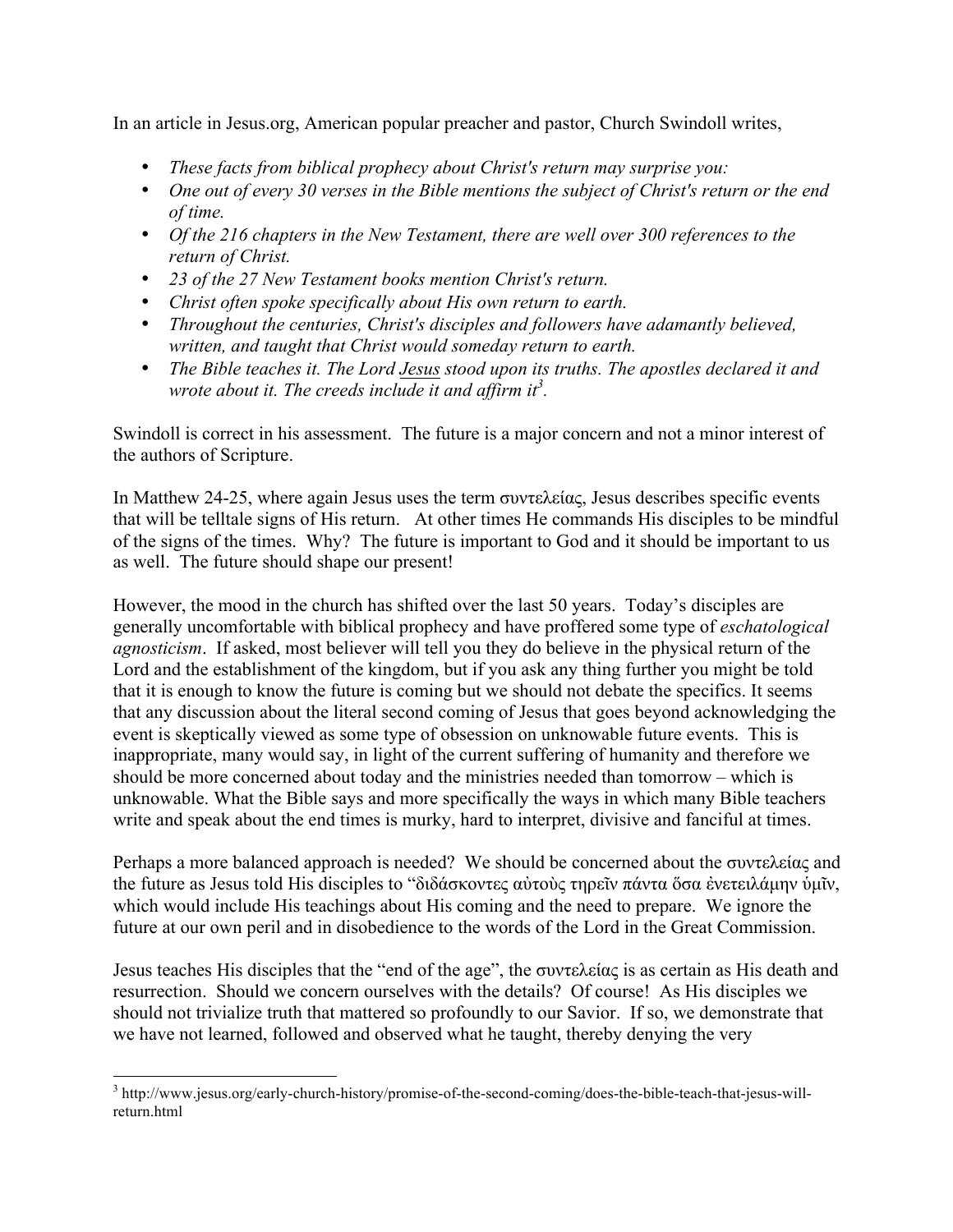*Commission* He has called us to pass along.

If we are not telling people about the end of the age then we are not doing what Jesus instructed us to do. Perhaps we do not want to embarrass God or be viewed as fanatics on a soapbox in Hyde Park or as Americans would imagine, standing in the middle of a busy urban center with a cheeseboard sign hanging on our bodies announcing that the end is near?

Perhaps the Church is over compensating for what may have been an overzealousness and imbalance in  $20<sup>th</sup>$  century prophetic Bible teaching and more specifically, during the last half of the 20<sup>th</sup> century, with the formation of the modern state of Israel. *Yet, we should not throw out the baby with the over sensationalized prophetic bath water*! It is time to recalibrate our reading of Scripture and return to a deep concern and even a longing for the συντελείας mentioned in our text and the events surrounding the second coming of Christ.

If we do not have the end in mind then we will not do the work He has called us to do with dispatch or enthusiasm. Human need can only motivate global evangelism to a certain extent as there are billions needing Jesus who will never hear because their materials needs are not apparent. We have become more concerned with the present than the future. We feed the body and attempt to free captives from various forms of social slavery, but these expressions of love and grace alone will not save a person. It is the burning the hope of heaven and fear of hell rooted in the soul of the disciple and part of Jesus' teaching about the "consummation" and the end of the age that moves the Church to complete her task.

Yet, my even mentioning this has made some of you wince and you suspiciously wonder if all I have said is simply out of date and out of step with our times? I am out of date. Preaching about the "end" is today viewed as passé and somewhat embarrassing and out of touch with  $21<sup>st</sup>$ century church. Yet Jesus did not demure from telling His disciples that the time is short and calling upon the world to believe and obey the Gospel is as, if not more important, than all our good efforts to alleviate the temporal pain and suffering of a broken humanity!

It is our understanding of this immanent future that drives us to preach the Gospel.

We are out of balance and our message to a sinful world is lukewarm because we simply do not take the future as seriously as our Savior. We have not διδάσκοντες αύτους τηρεῖν πάντα ὅσα ἐνετειλάµην ὑµῖν because we have neglected to warn the world of what is coming!

What are we to do with our time until this συντελείας arrives? I could probably provide a list, but aside from behaving like believers, loving people and showing it and being obedient to the moral commands of the Savior (Matthew 5-7, John 13 etc.) we are obligated to fulfill the Great Commission. Jesus has called us persuade a sinful and broken world that they not only need to believe, but to learn, follow and observe (obey) what He said. This was a great responsibility for these early Jewish disciples and for us well who have been grandfathered into the cause!

We should be motivated in our proclamation by our love for God and man, yet we also should have a rightful fear on behalf of those who do not believe as the συντελείας brings with it both great blessings to those who believe and judgment to those who do not.